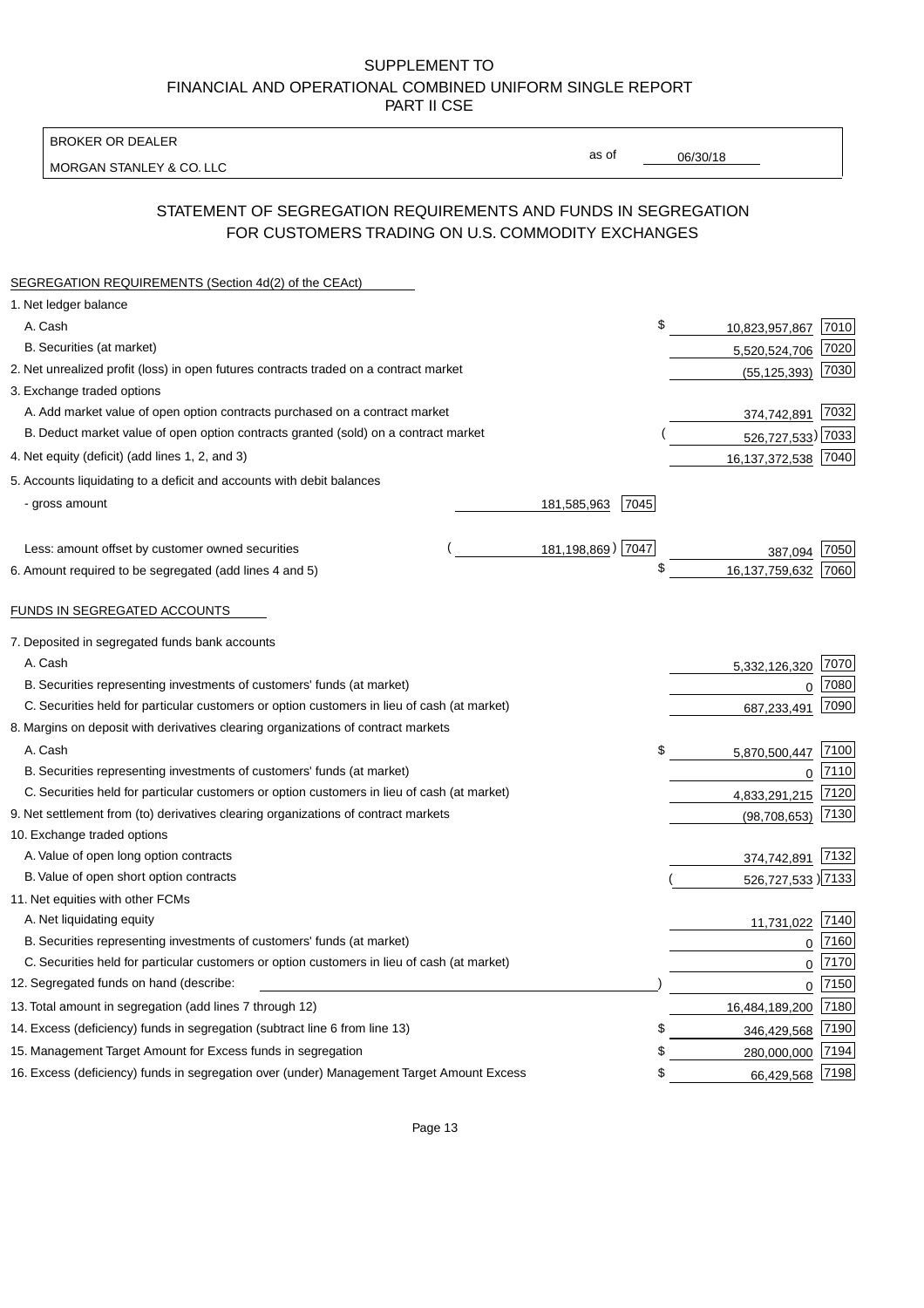| <b>BROKER OR DEALER</b>                                                                                  |                | as of |          |           |
|----------------------------------------------------------------------------------------------------------|----------------|-------|----------|-----------|
| MORGAN STANLEY & CO. LLC                                                                                 |                |       | 06/30/18 |           |
| STATEMENT OF SEGREGATION REQUIREMENTS AND FUNDS IN SEGREGATION<br>FOR CUSTOMERS' DEALER OPTIONS ACCOUNTS |                |       |          |           |
| 1. Amount required to be segregated in accordance<br>with Commission regulation 32.6                     |                | \$    |          | 7200      |
| 2. Funds in segregated accounts                                                                          |                |       |          |           |
| A. Cash                                                                                                  | \$<br>$\Omega$ | 7210  |          |           |
| B. Securities (at market)<br>C. Total                                                                    | $\Omega$       | 7220  |          | 7230<br>∩ |
| 3. Excess (deficiency) funds in segregation                                                              |                |       |          |           |
| (subtract line 2.C from line 1)                                                                          |                |       |          | 0 7240    |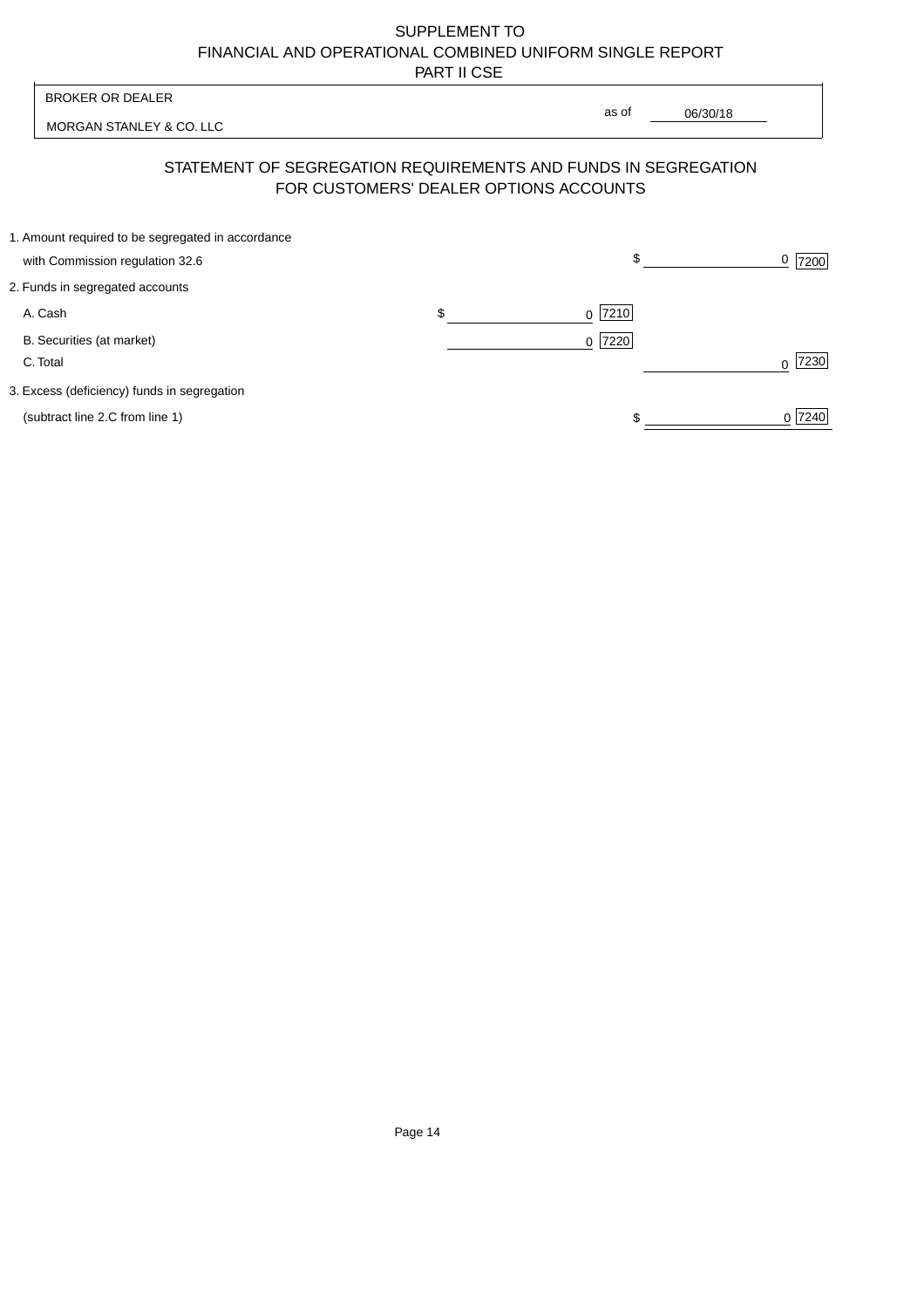PART II CSE

| <b>BROKER OR DEALER</b>  |       |          |
|--------------------------|-------|----------|
|                          | as of | 06/30/18 |
| MORGAN STANLEY & CO. LLC |       |          |

## STATEMENT OF SECURED AMOUNTS AND FUNDS HELD IN SEPARATE ACCOUNTS PURSUANT TO COMMISSION REGULATION 30.7

#### FOREIGN FUTURES AND FOREIGN OPTIONS SECURED AMOUNTS

| Amount required to be set aside pursuant to law, rule or regulation of a foreign government<br>or a rule of a self-regulatory organization authorized thereunder |                     | \$<br>0             | 7305 |
|------------------------------------------------------------------------------------------------------------------------------------------------------------------|---------------------|---------------------|------|
| 1. Net ledger balance - Foreign Futures and Foreign Option Trading - All Customers                                                                               |                     |                     |      |
| A. Cash                                                                                                                                                          |                     | \$<br>3,274,896,295 | 7315 |
| B. Securities (at market)                                                                                                                                        |                     | 2,014,301,319       | 7317 |
| 2. Net unrealized profit (loss) in open futures contracts traded on a foreign board of trade                                                                     |                     | (220, 383, 546)     | 7325 |
| 3. Exchange traded options                                                                                                                                       |                     |                     |      |
| A. Market value of open option contracts purchased on a foreign board of trade                                                                                   |                     | 36,444,490          | 7335 |
| B. Market value of open contracts granted (sold) on a foreign board of trade                                                                                     |                     | (26, 278, 054)      | 7337 |
| 4. Net equity (deficit) (add lines 1.2. and 3.)                                                                                                                  |                     | \$<br>5,078,980,504 | 7345 |
| 5. Accounts liquidating to a deficit and accounts with                                                                                                           |                     |                     |      |
| debit balances - gross amount                                                                                                                                    | 7351<br>100,277,260 |                     |      |
| Less: amount offset by customer owned securities                                                                                                                 | 97,991,480) 7352    | 2,285,780           | 7354 |
| 6. Amount required to be set aside as the secured amount - Net Liquidating Equity Method (add lines 4 and 5)                                                     |                     | \$<br>5,081,266,284 | 7355 |
| 7. Greater of amount required to be set aside pursuant to foreign jurisdiction (above) or line 6.                                                                |                     | \$<br>5,081,266,284 | 7360 |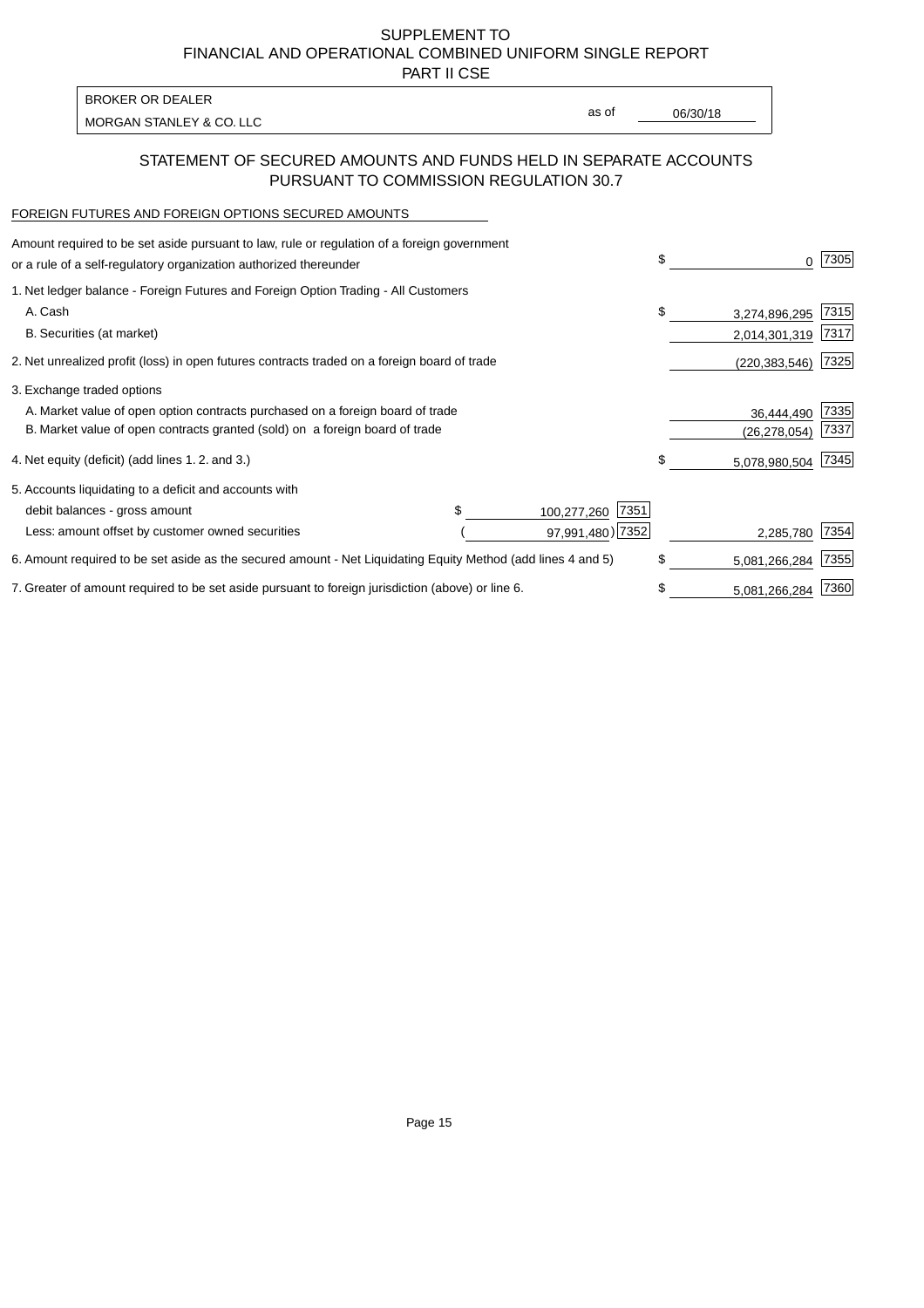BROKER OR DEALER

MORGAN STANLEY & CO. LLC

06/30/18 as of

## STATEMENT OF SECURED AMOUNTS AND FUNDS HELD IN SEPARATE ACCOUNTS PURSUANT TO COMMISSION REGULATION 30.7

### FUNDS DEPOSITED IN SEPARATE REGULATION 30.7 ACCOUNTS

| 1. Cash in banks                   |                                                                                        |      |                                      |             |                    |
|------------------------------------|----------------------------------------------------------------------------------------|------|--------------------------------------|-------------|--------------------|
|                                    | A. Banks located in the United States                                                  |      | \$<br>705,075,197                    | 7500        |                    |
|                                    | B. Other banks qualified under Regulation 30.7                                         |      |                                      |             |                    |
| Name(s):                           | 0<br><u>and the state of the state of the state</u>                                    | 7510 | 690,103,158 7520 \$                  |             | 1,395,178,355 7530 |
| 2. Securities                      |                                                                                        |      |                                      |             |                    |
|                                    | A. In safekeeping with banks located in the United States                              |      | \$<br>38,399,240 7540                |             |                    |
|                                    | B. In safekeeping with other banks qualified under Regulation 30.7                     |      |                                      |             |                    |
| Name(s):                           | 0                                                                                      | 7550 |                                      | $0$ 7560    | 38,399,240 7570    |
|                                    | 3. Equities with registered futures commission merchants                               |      |                                      |             |                    |
| A. Cash                            |                                                                                        |      | \$<br>5,890,972                      | 7580        |                    |
| <b>B.</b> Securities               |                                                                                        |      |                                      | $0$ 7590    |                    |
|                                    | C. Unrealized gain (loss) on open futures contracts                                    |      | 500,639                              | 7600        |                    |
| D. Value of long option contracts  |                                                                                        |      |                                      | $0$ 7610    |                    |
| E. Value of short option contracts |                                                                                        |      |                                      | $0)$ 7615   | 6,391,611 7620     |
|                                    | 4. Amounts held by clearing organizations of foreign boards of trade                   |      |                                      |             |                    |
| Name(s):                           |                                                                                        | 7630 |                                      |             |                    |
| A. Cash                            |                                                                                        |      | \$                                   | $0$ 7640    |                    |
| <b>B.</b> Securities               |                                                                                        |      |                                      | $0$ 7650    |                    |
|                                    | C. Amount due to (from) clearing organizations - daily variation                       |      | 0                                    | 7660        |                    |
| D. Value of long option contracts  |                                                                                        |      |                                      | 0 7670      |                    |
| E. Value of short option contracts |                                                                                        |      |                                      | $_0$ ) 7675 | 0 7680             |
|                                    | 5. Amounts held by members of foreign boards of trade                                  |      |                                      |             |                    |
| Name(s):                           | 0                                                                                      | 7690 |                                      |             |                    |
| A. Cash                            |                                                                                        |      | \$<br>2,067,385,540 7700             |             |                    |
| <b>B.</b> Securities               |                                                                                        |      | 1,975,902,079 7710                   |             |                    |
|                                    | C. Unrealized gain (loss) on open futures contracts                                    |      | (220,883,995) 7720                   |             |                    |
| D. Value of long option contracts  |                                                                                        |      | 36,444,490 7730                      |             |                    |
| E. Value of short option contracts |                                                                                        |      | $(26, 278, 054)$ <sup>)</sup> $7735$ |             | 3,832,570,060 7740 |
|                                    | 6. Amounts with other depositories designated by a foreign board of trade              |      |                                      |             |                    |
| Name(s):                           | 0                                                                                      | 7750 |                                      |             | 0 7760             |
|                                    | 7. Segregated funds on hand (describe: _                                               |      |                                      |             | 0 7765             |
|                                    | 8. Total funds in separate section 30.7 accounts                                       |      |                                      | \$          | 5,272,539,266 7770 |
|                                    | 9. Excess (deficiency) set Aside Funds for Secured Amount (subtract Line 7 Secured     |      |                                      |             |                    |
| Statement page 15 from Line 8)     |                                                                                        |      |                                      | \$          | 191,272,982 7380   |
|                                    | 10. Management Target Amount for Excess funds in separate section 30.7 accounts        |      |                                      | \$          | 140,000,000 7780   |
|                                    | 11. Excess (deficiency) funds in separate 30.7 accounts over (under) Management Target |      |                                      | \$          | 51,272,982 7785    |